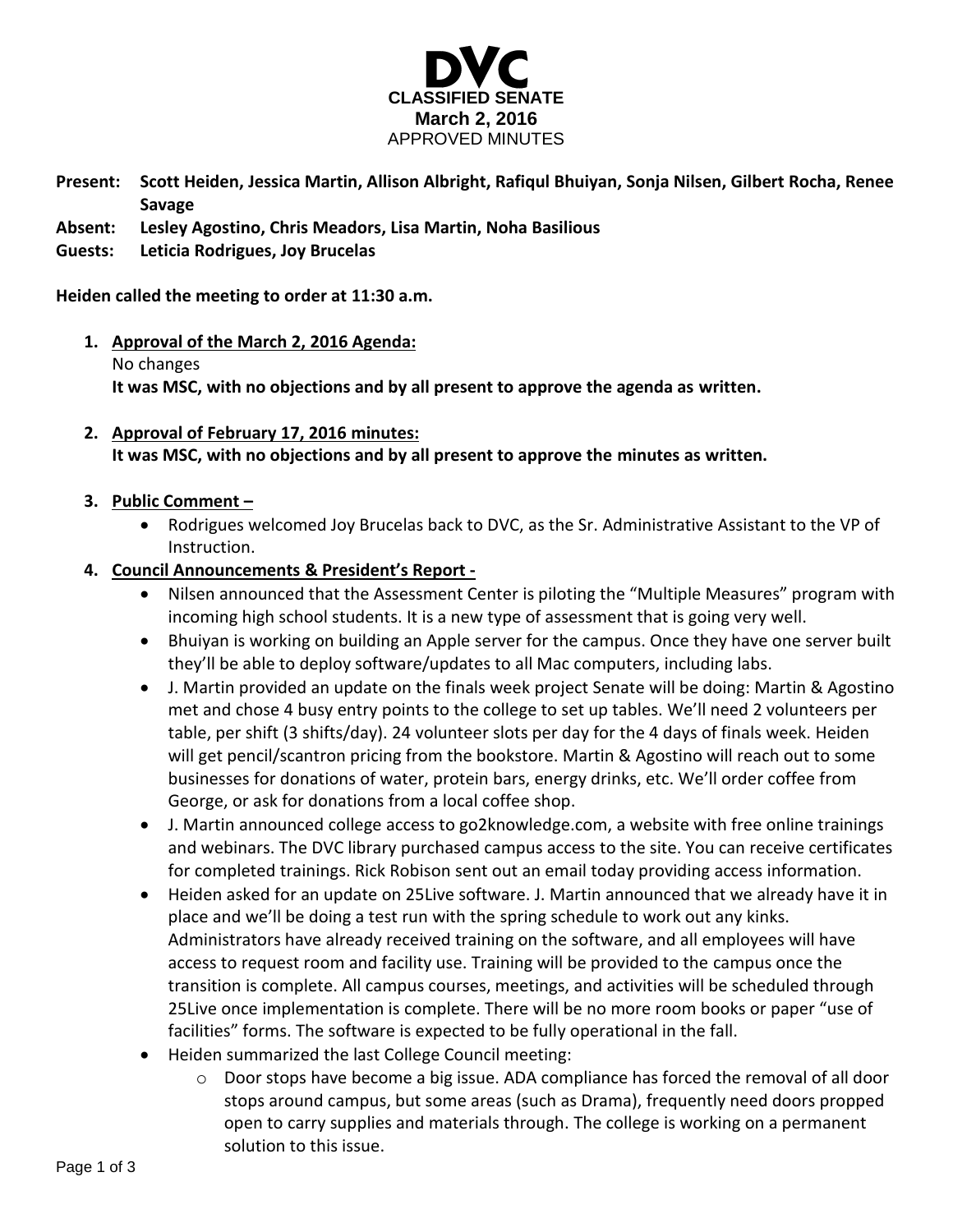

- $\circ$  Student ID cards can now be loaded with money to pay for copies, but they can only be loaded with cash, not credit. Students want the option to add money to their ID card with a credit card.
- o Printing services are no longer available in the Welcome Center.
- o FYE: The First Year Experience program has been in creation for over a year. Program authors just found out that FYE needs to have an equity focus. They are now working on incorporating an equity strand into the program, which will be funded by the Equity budget.
- President's report:
	- $\circ$  The college has hired an outside agency to improve the DVC website. More details coming soon on that.
	- $\circ$  Hay Study update: job descriptions are with the managers, and it may have been unclear what the managers were supposed to do with the descriptions. Heiden has asked for an updated timeline since we were supposed to receive the revised descriptions in February. No word yet when that will happen now.

## **5. College Council Preview**

Heiden reviewed the College Council agenda for March 2, 2016.

# **6. Committee Appointments**

Heiden announced that because Rudolph Rose has moved to LMC, we had a vacancy on the Tutoring Advisory Committee. There is a new staff member interested in filling that slot, so they are working on approvals.

# **7. CCCCD Equal Employment Opportunity Plan**

The EEOP is up for review/approval at DGC and will go for a final read on March 15, 2016. The council members were asked to review the document and bring any feedback to the next meeting (March 2). In the interest of time, the document was broken up into sections and council members were assigned specific areas to read and report back. The EEOP will be on the March 2 agenda for endorsement.

- Council members have several suggestions for the plan, and ask that the following items be addressed before receiving endorsement from Classified Senate:
	- o The term "monitored groups" should be defined under the "definitions" section
	- o Section 6: recommend adding a separate section for evaluation
	- o Section 7: recommend adding a sentence that explains *how* to submit a complaint
	- $\circ$  Section 10: recommend providing examples of a "community organization"
	- o Section 11: recommend adding veterans as one of the monitored groups
	- o Section 12: change "shall" to "may" so the district is not required to advertise in newspapers (newspapers are almost obsolete), especially for hourly positions
	- o Section 15: fix typos- should be "investigation" and "take"
	- $\circ$  Section 17: update disability accommodation process to match the actual process identified in employment application and HR website
	- o Recommend consistency in use of race language: i.e. "Caucasian" and "white." Choose one, not both.
	- o Recommend adding a clause that the job screening committees will be provided with this plan and diversity training, but that they will make the decision to hire the best